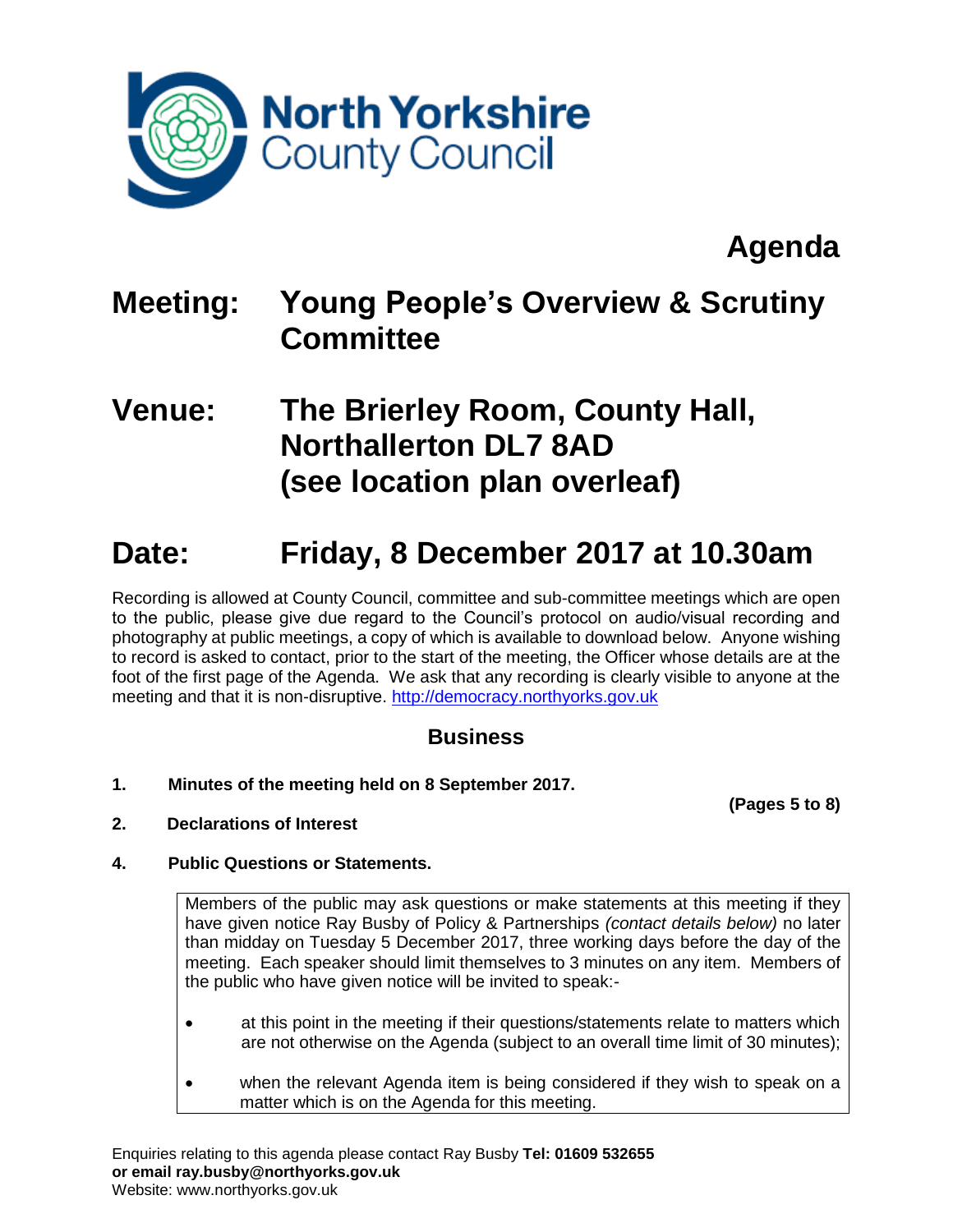|    |                                                                                                                | <b>Suggested timings</b> |  |  |  |  |  |  |
|----|----------------------------------------------------------------------------------------------------------------|--------------------------|--|--|--|--|--|--|
| 5. | <b>School Place Planning - Shaping Future Education Provision -</b><br>Report of the Corporate Director (CYPS) | 10.30am -11.15am         |  |  |  |  |  |  |
|    | (Pages 9 to 22)                                                                                                |                          |  |  |  |  |  |  |
| 6. | <b>School Admissions</b>                                                                                       | 11.15am - 12noon         |  |  |  |  |  |  |
|    | <b>Admissions: Agreed Line of Enguiry - Report of the</b><br>a)<br><b>Scrutiny Team Leader</b>                 |                          |  |  |  |  |  |  |
|    | (Pages 23 to 25)                                                                                               |                          |  |  |  |  |  |  |
|    | b) Update on School Admissions and the Customer<br><b>Journey</b> - Report of the Corporate Director (CYPS)    |                          |  |  |  |  |  |  |
|    | (Pages 26 to 71)                                                                                               |                          |  |  |  |  |  |  |
| 7. | <b>Work Programme</b> – Report of the Scrutiny Team Leader.                                                    | 12noon - 12.15pm         |  |  |  |  |  |  |
|    | (Pages 72 to 80)                                                                                               |                          |  |  |  |  |  |  |
| 8. | Other business which the Chairman agrees should be considered as a matter of                                   |                          |  |  |  |  |  |  |

Barry Khan Assistant Chief Executive (Legal and Democratic Services)

**urgency because of special circumstances.**

County Hall **Northallerton** 

29 November 2017

#### **NOTES:**

#### **Emergency Procedures for Meetings Fire**

The fire evacuation alarm is a continuous Klaxon. On hearing this you should leave the building by the nearest safe fire exit. From the **Brierley Room** this is the main entrance stairway. If the main stairway is unsafe use either of the staircases at the end of the corridor. Once outside the building please proceed to the fire assembly point outside the main entrance

Persons should not re-enter the building until authorised to do so by the Fire and Rescue Service or the Emergency Co-ordinator.

An intermittent alarm indicates an emergency in nearby building. It is not necessary to evacuate the building but you should be ready for instructions from the Fire Warden.

#### **Accident or Illness**

First Aid treatment can be obtained by telephoning Extension 7575.